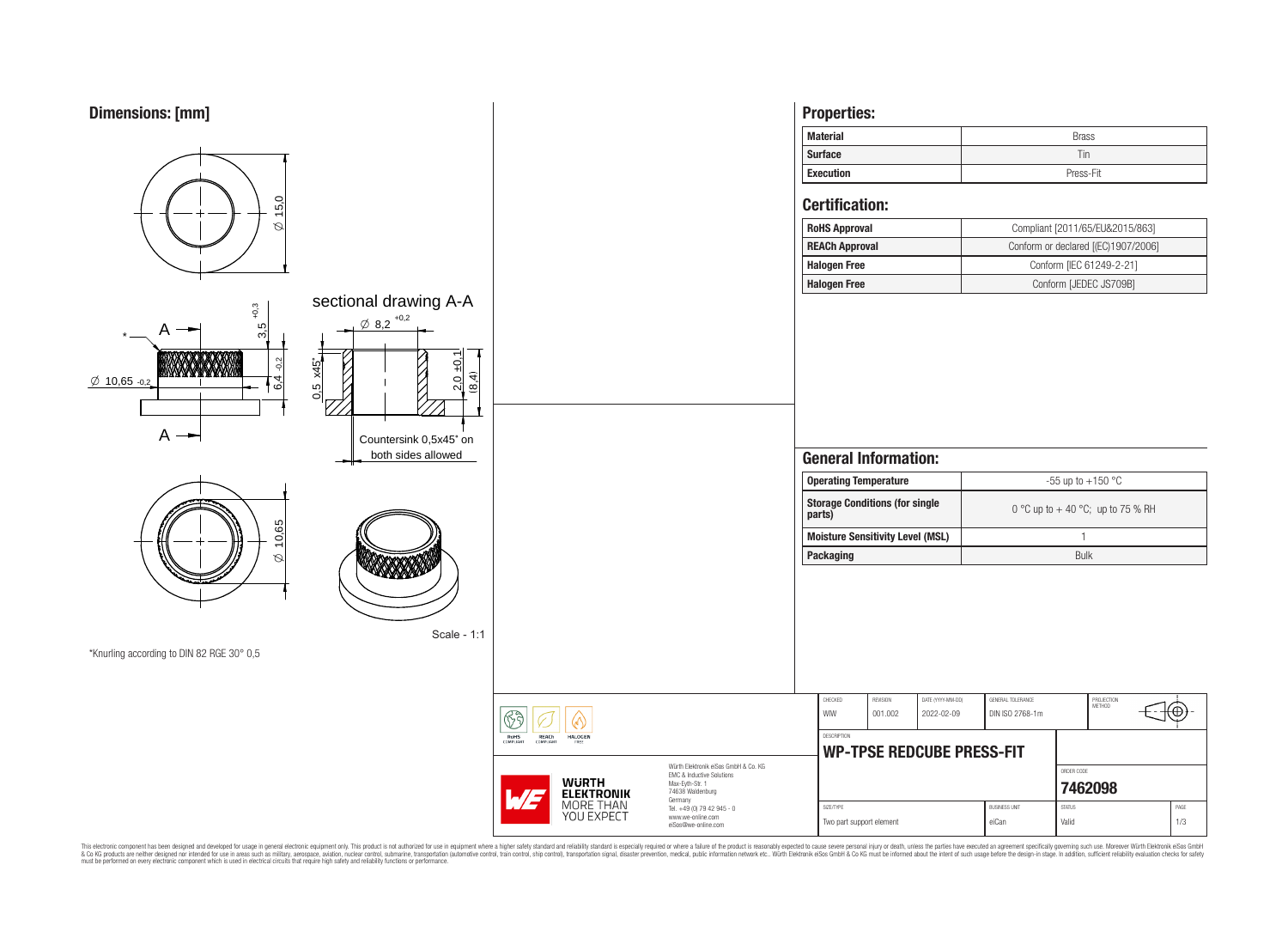# **Cautions and Warnings:**

# **The following conditions apply to all goods within the product series of REDCUBE Press-Fit of Würth Elektronik eiSos GmbH & Co. KG:**

### **General:**

- This electromechanical component was designed and manufactured for use in general electronic equipment.
- Würth Elektronik must be asked for written approval (following the PPAP procedure) before incorporating the components into any equipment in fields such as military, aerospace, aviation, nuclear control, submarine, transportation (automotive control, train control, ship control), transportation signal, disaster prevention, medical, public information network, etc. where higher safety and reliability are especially required and/or if there is the possibility of direct damage or human injury.
- Electromechanical components that will be used in safety-critical or high-reliability applications, should be pre-evaluated by the customer.
- The component is designed and manufactured to be used within the datasheet specified values. If the usage and operation conditions specified in the datasheet are not met, the component may be damaged or dissolved.
- Do not drop or impact the components, the component may be damaged.
- The responsibility for the applicability of the customer specific products and use in a particular customer design is always within the authority of the customer.
- Würth Elektronik products are qualified according to international standards. Würth Elektronik does not warrant any customer qualified product characteristics beyond Würth Elektroniks' specifications, for its validity and sustainability over time.

### **Product Specific:**

### **Press-Fit Technology:**

Follow all instructions in the datasheet, especially:

- Drill-hole specifications.
- Wave and reflow soldering is not applicable.
- During press-fit process, PCB should be supported by matrix against bending.
- Chip formation due to material displacement is permitted.

#### **Storage Conditions:**

- Products shall be used within the period of 12 months based on the day of shipment.
- Do not expose the components to direct sunlight.
- The storage conditions in the original packaging are defined according to DIN EN 61760-2.
- The storage conditions stated in the original packaging apply to the storage time and not to the transportation time of the components.

### **Packaging:**

• The packaging specifications apply only to purchase orders comprising whole packaging units. If the ordered quantity exceeds or is lower than the specified packaging unit, packaging in accordance with the packaging specifications cannot be ensured.

### **Handling:**

- The maximum permissible torques must be complied with to prevent mechanical destruction. REDCUBE Press-Fit right angled versions have to be fixed and hold in position when the screw is tightened. Otherwise the PCB can be damaged.
- Blind hole thread: the dimension of the thread length in the drawing (page 1) defines the minimum screw-in depth of a screw.
- External thread: the dimension of the shaft length in the drawing (page 1) includes the thread run-out. The usable thread length is defined by DIN 76-1:2016-08 (Table 1, a1).

These cautions and warnings comply with the state of the scientific and technical knowledge and are believed to be accurate and reliable. However, no responsibility is assumed for inaccuracies or incompleteness.

| $\circledS$                                                              |                                                                                                                     | CHECKED<br>WIW                        | <b>REVISION</b><br>001.002                             | DATE (YYYY-MM-DD)<br>2022-02-09 | GENERAL TOLERANCE<br>DIN ISO 2768-1m |                        | PROJECTION<br>METHOD  |  | ₩Ψ          |
|--------------------------------------------------------------------------|---------------------------------------------------------------------------------------------------------------------|---------------------------------------|--------------------------------------------------------|---------------------------------|--------------------------------------|------------------------|-----------------------|--|-------------|
| RoHS<br><b>REACh</b><br><b>HALOGEN</b><br>COMPLIANT<br>FREE<br>COMPLIANT |                                                                                                                     |                                       | <b>DESCRIPTION</b><br><b>WP-TPSE REDCUBE PRESS-FIT</b> |                                 |                                      |                        |                       |  |             |
| <b>WURTH</b><br>$\sqrt{H}$<br><b>ELEKTRONIK</b>                          | Würth Elektronik eiSos GmbH & Co. KG<br>EMC & Inductive Solutions<br>Max-Evth-Str. 1<br>74638 Waldenburg<br>Germany |                                       |                                                        |                                 |                                      |                        | ORDER CODE<br>7462098 |  |             |
| MORE THAN<br>YOU EXPECT                                                  | Tel. +49 (0) 79 42 945 - 0<br>www.we-online.com<br>eiSos@we-online.com                                              | SIZE/TYPE<br>Two part support element |                                                        |                                 | <b>BUSINESS UNIT</b><br>eiCan        | <b>STATUS</b><br>Valid |                       |  | PAGE<br>2/3 |

This electronic component has been designed and developed for usage in general electronic equipment only. This product is not authorized for use in equipment where a higher safety standard and reliability standard si espec & Ook product a label and the membed of the seasuch as marked and as which such a membed and the such assume that income in the seasuch and the simulation and the such assume that include to the such a membed and the such